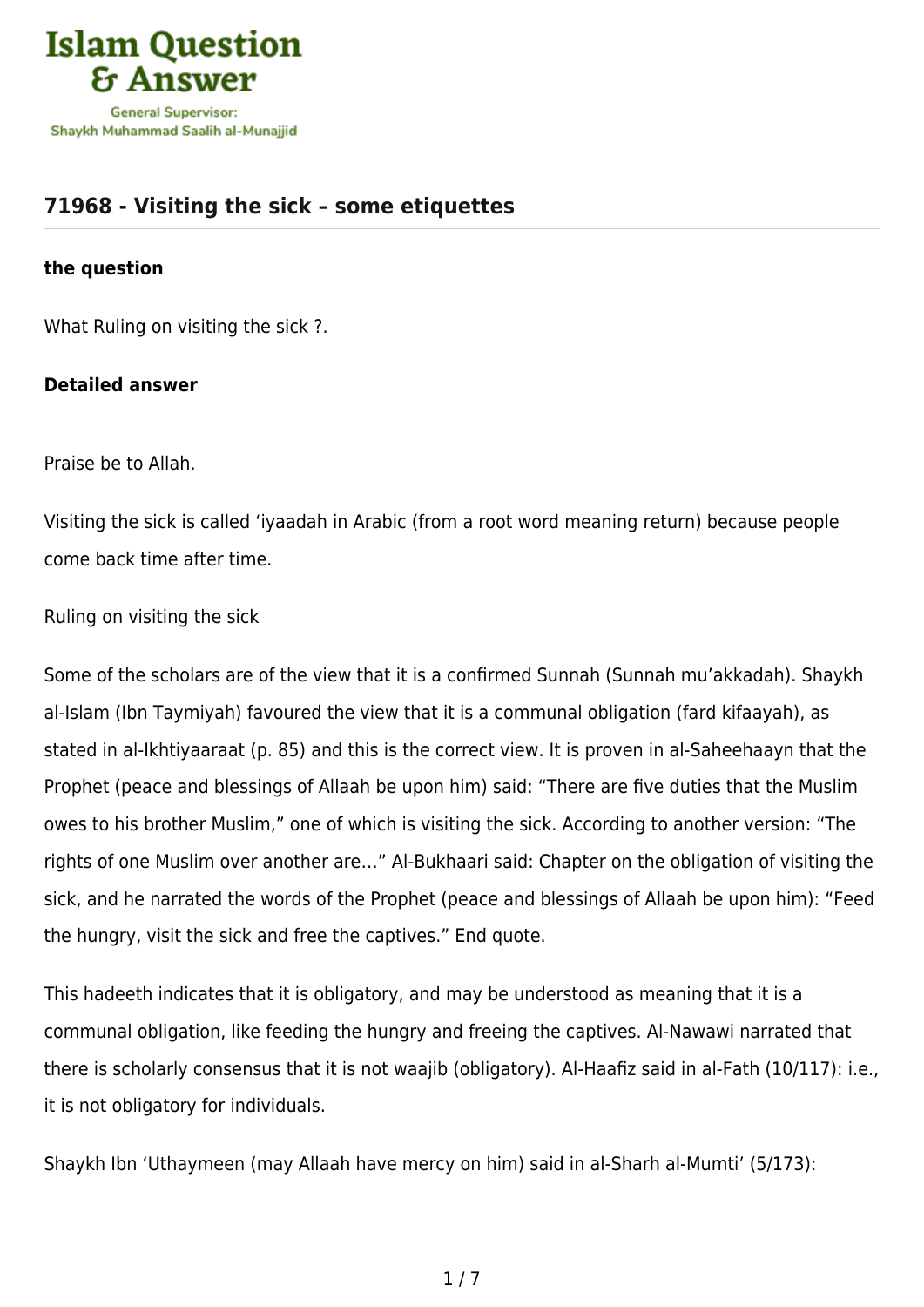

The correct view is that it is a communal obligation, and the Muslims are obliged to visit their sick. End quote.

The virtue of visiting the sick

There are many ahaadeeth which speak of its virtue, such as the words of the Prophet (peace and blessings of Allaah be upon him): "When the Muslim visits his (sick) Muslim brother, he is harvesting the fruits of Paradise until he returns." Narrated by Muslim, 2568.

The reward attained by the one who visits the sick is likened to the harvest reaped by one who gathers fruit.

According to al-Tirmidhi (2008), the Messenger of Allaah (peace and blessings of Allaah be upon him) said: "Whoever visits a sick person or visits a brother in Islam, a caller cries out to him: 'May you be happy, may your walking be blessed, and may you occupy a dignified position in Paradise'." Classed as hasan by al-Albaani in Saheeh al-Tirmidhi.

Imam Ahmad narrated that Jaabir (may Allaah be pleased with him) said: The Messenger of Allaah (peace and blessings of Allaah be upon him) said: "Whoever visits a sick person is plunging into mercy until he sits down, and when he sits down he is submerged in it." Classed as saheeh by al-Albaani in al-Silsilah al-Saheehah, 2504.

Al-Tirmidhi (969) narrated that 'Ali (may Allaah be pleased with him) said: I heard the Messenger of Allaah (peace and blessings of Allaah be upon him) say: "There is no Muslim who visits a (sick) Muslim early in the morning but seventy thousand angels send blessings upon him until evening comes, and if he visits him in the evening, seventy thousand angels send blessings upon him until morning comes, and he will have a garden in Paradise." Classed as saheeh by al-Albaani in Saheeh al-Tirmidhi.

Visiting the sick does not involve only those whom you know, rather it is prescribed for those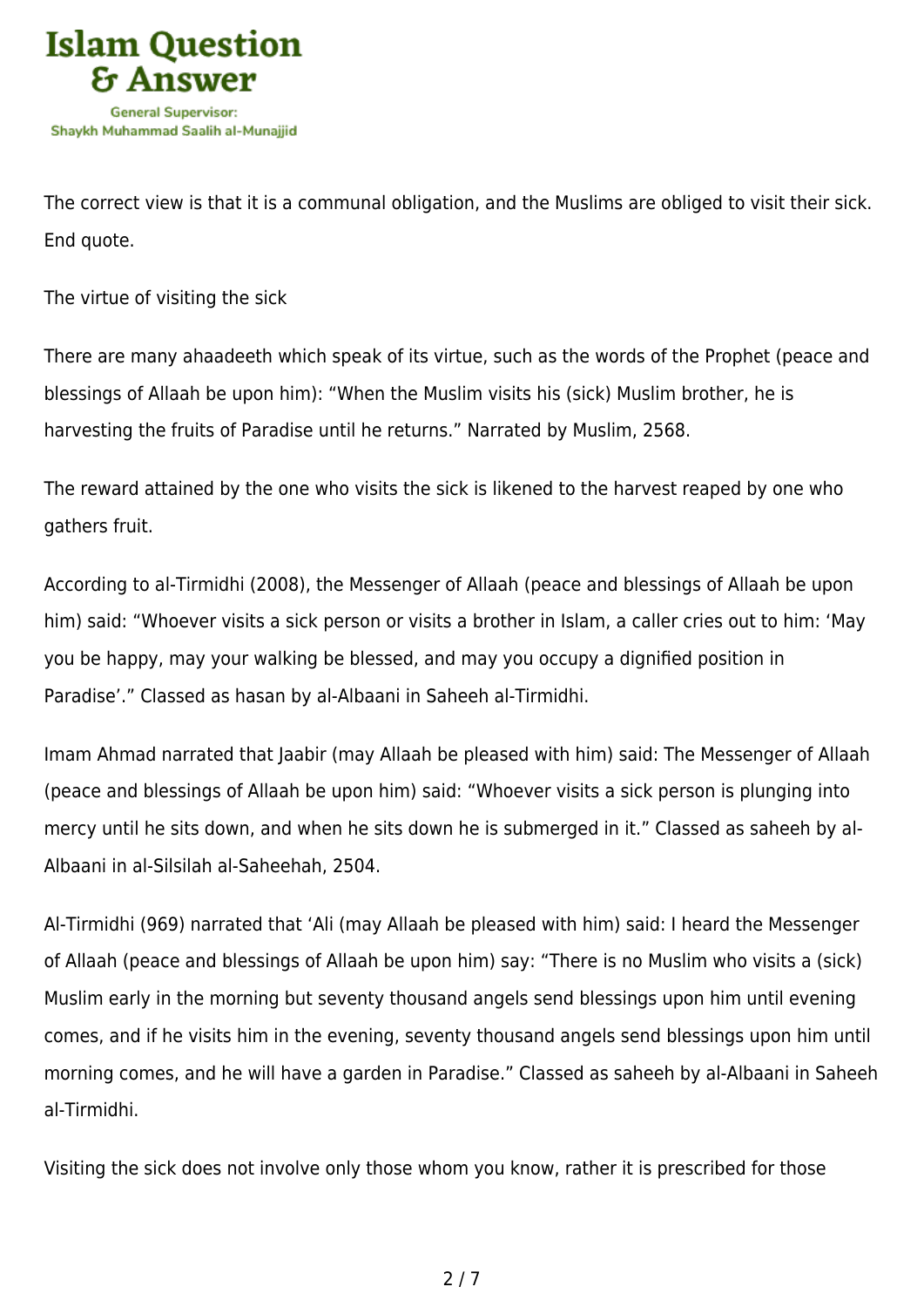

whom you know and those whom you do not know. This was stated by al-Nawawi in Sharh Muslim.

Definition of the sick person whom it is obligatory to visit

It is the sick person whose sickness is preventing him from seeing people. If he is sick but he is still going out and seeing people, then it is not obligatory to visit him.

Al-Sharh al-Mumti', 5/171

Visiting a non-mahram woman

There is no sin in a man visiting a non-mahram woman, or a woman visiting a non-mahram man, so long as the following conditions are met: proper covering, no risk of fitnah, and no being alone together.

Imam al-Bukhaari said: "Chapter on women visiting (sick) men. Umm al-Darda' visited one of the Ansaari men from the mosque." Then he narrated a hadeeth from 'Aa'ishah (may Allaah be pleased with her), who said that she visited Abu Bakr and Bilaal (may Allaah be pleased with them both) when they fell sick when they first came to Madeenah.

Muslim narrated from Anas that Abu Bakr said to 'Umar (may Allaah be pleased with them), after the Prophet (peace and blessings of Allaah be upon him) died: "Let us go to Umm Ayman and visit her as the Prophet (peace and blessings of Allaah be upon him) used to visit her," so they went to her.

Ibn al-Jawzi said: This is to be interpreted as referring to one from whom there is no fear of fitnah, such as an old woman. End quote.

## Visiting a kaafir

There is no sin in visiting a mushrik kaafir who is sick, if that serves an interest. The Prophet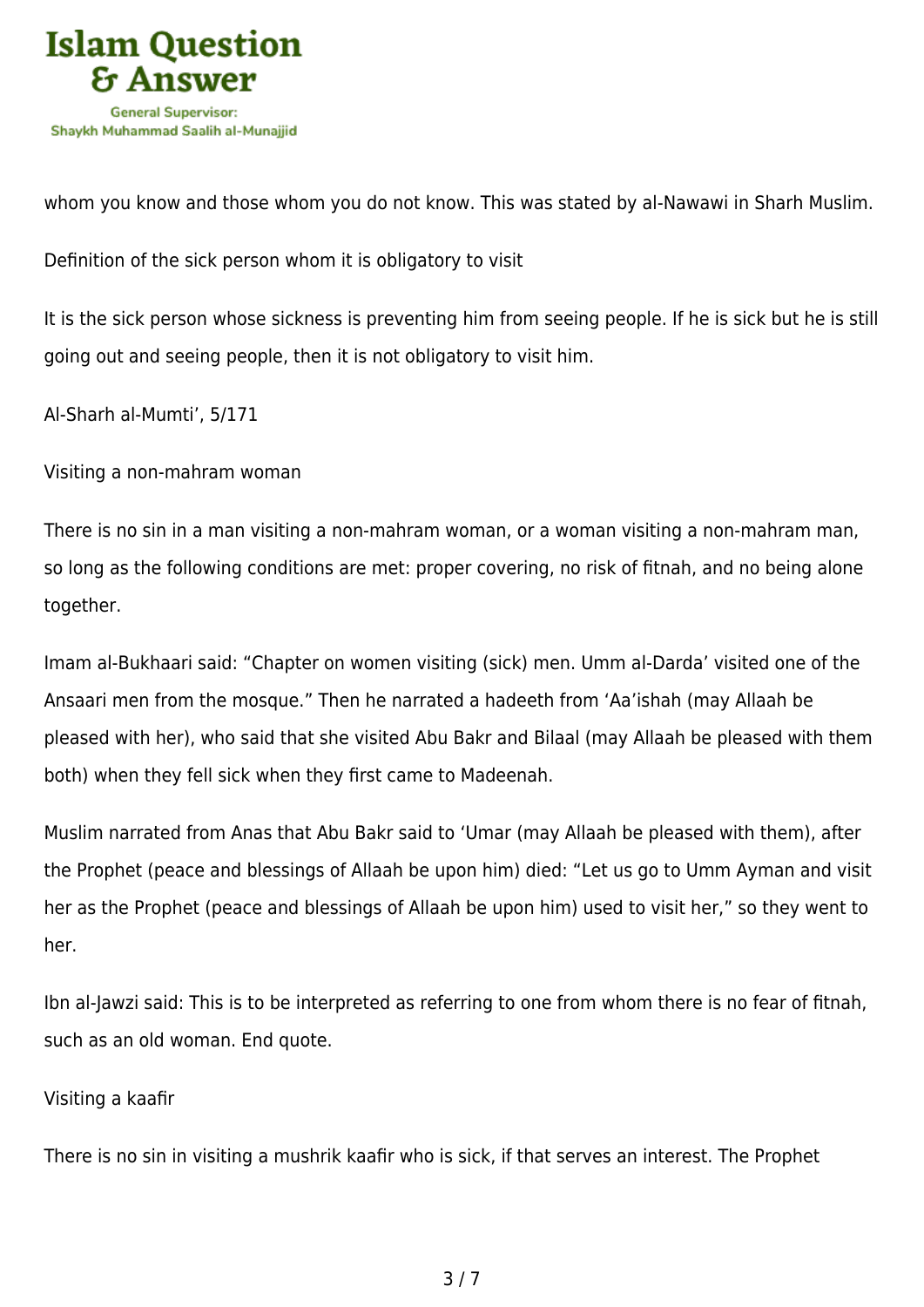

(peace and blessings of Allaah be upon him) visited a Jewish boy and called him to Islam, and he became Muslim. Narrated by al-Bukhaari (1356). And the Prophet (peace and blessings of Allaah be upon him) was present when his paternal uncle Abu Taalib was dying, and he called him to Islam but he refused. Agreed upon.

The purpose in that case may be to call the person to Islam, or to restrain his evil, or to soften his heart, and so on.

See Fath al-Baari, 10/125

Should the visit be repeated?

Some scholars are of the view that one should not visit every day so that it will not become burdensome for the sick person. The correct view is that it varies according to the situation. Some people may be dear to the sick person and it may be hard for him if he does not see them every day. In that case it is Sunnah to visit continuously, so long as they do not know that the sick person dislikes it.

Haashiyat Ibn Qaasim, 3/12

One should not sit too long with the sick person

The visitor should not sit for too long with the sick person, rather the visit should be short so that it does not cause any hardship to him or his family. The sick person may pass through periods when he suffers pain because of his sickness, or he may do something that he would not like anyone to see, so sitting with him for too long will cause him embarrassment.

However, it depends on the situation; the sick person may like some people to sit with him for a long time.

Haashiyat Ibn Qaasim, 3/12; al-Sharh al-Mumti', 5/174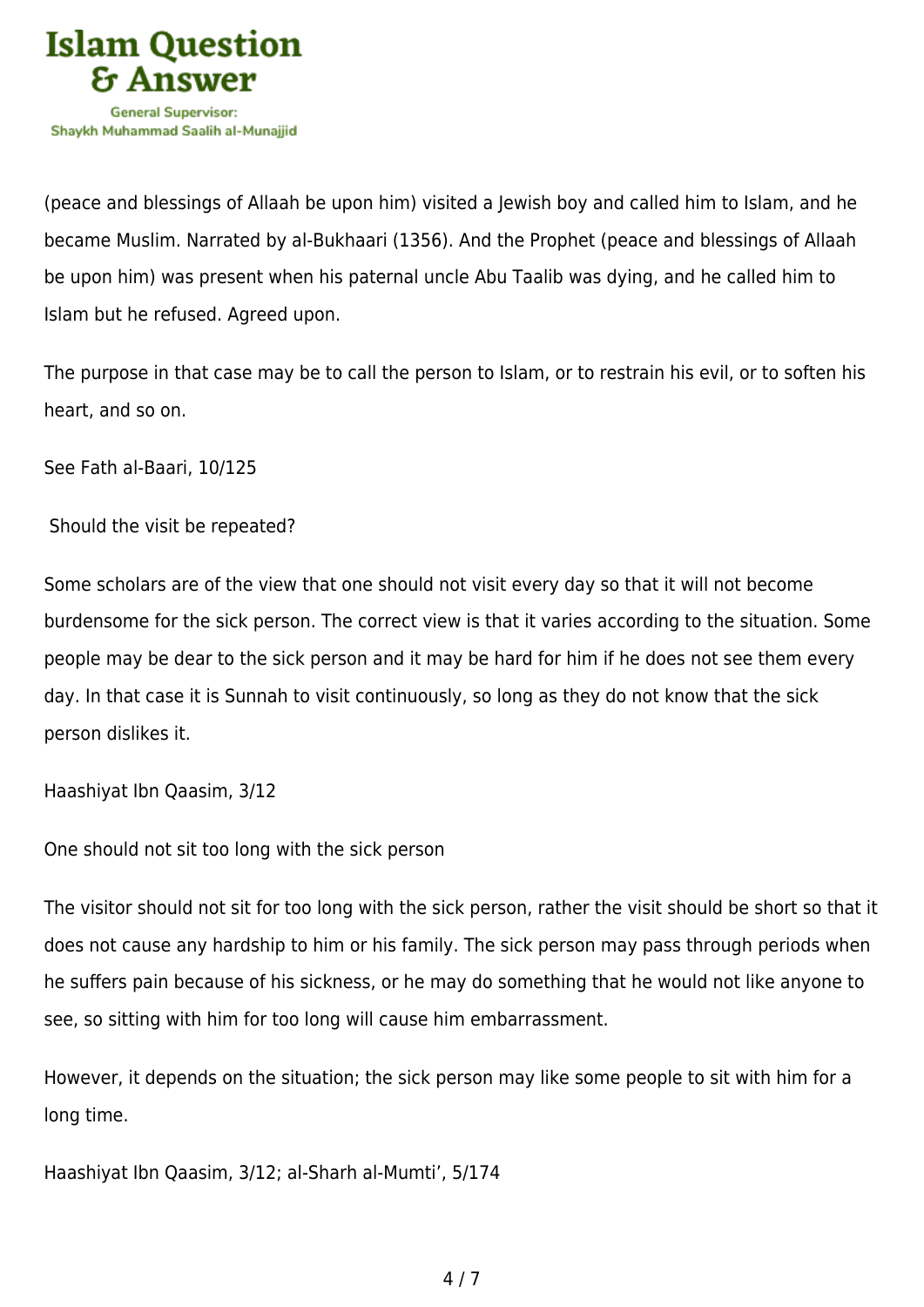

## Time for visiting

There is nothing in the Sunnah that suggests that there is a specific time for visiting the sick. Ibn al-Qayyim said: The Prophet (peace and blessings of Allaah be upon him) did not specify any particular day or time for visiting the sick, rather he prescribed that for his ummah by night and by day, at all times. End quote.

Zaad al-Ma'aad, 1/497

Some of the salaf used to visit the sick at the beginning of the day or in the early evening, so that the angels would send blessings upon them for the longest time, based on the hadeeth quoted above: "There is no Muslim who visits a (sick) Muslim early in the morning but seventy thousand angels send blessings upon him until evening comes, and if he visits him in the evening, seventy thousand angels send blessings upon him until morning comes, and he will have a garden in Paradise."

But we should pay attention to the condition of the sick person and what is easiest for him; the visitor should not choose the time that suits him best, if that is going to cause hardship to the sick person or his family. That can be worked out with the sick person himself or with his family.

 Frequent visits from people who do not take care to keep their visits short or choose the right time may make the sick person's sickness even worse.

Making du'aa' for the sick person

Du'aa' should be made for the sick person in the manner narrated in the Sunnah: "La ba's, tuhoor in sha Allaah (No worry, it is a purification, if Allah wills)." Narrated by al-Bukhaari.

Du'aa' for healing should be said three times. The Prophet (peace and blessings of Allaah be upon him) visited Sa'd ibn Abi Waqqaas and said: "O Allaah, heal Sa'd," three times. Narrated by al-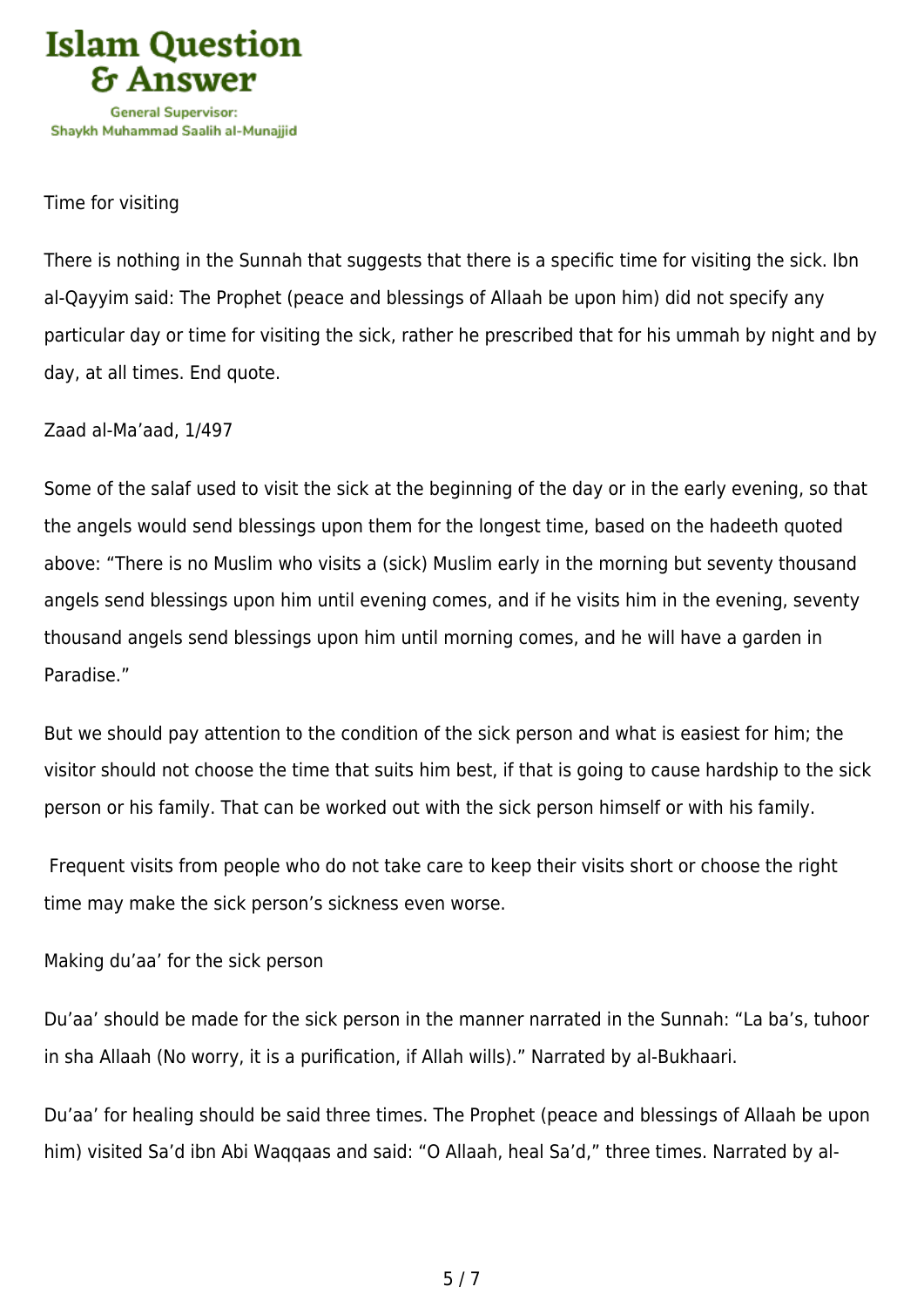

Bukhaari (5659) and Muslim (1628).

The Prophet (peace and blessings of Allaah be upon him) used to place his right hand on the sick person and say: "Adhhib al-ba's Rabb an-naas, wa'shfi anta al-Shaafi, laa shifaa'a illa shifaa'uka shifaa'an laa yughaadir saqaman (Take away the pain, O Lord of mankind, and grant healing, for You are the Healer, and there is no healing but Your healing that leaves no trace of sickness)." Narrated by Muslim, 2191.

It was narrated by Ahmad and Abu Dawood (3106) that the Prophet (peace and blessings of Allaah be upon him) said: "Whoever visits a sick person who is not yet dying, and says seven times in his presence: 'As'alu Allaah al-'Azeem rabb al-'arsh il-'azeem an yashfiyaka (I ask Allaah the Almighty, Lord of the mighty Throne, to heal you), Allaah will heal him of that sickness." Classed as saheeh by al-Albaani in Saheeh Abi Dawood.

The visitor should ask him how he is and how he is feeling, etc. That is proven from the Prophet (peace and blessings of Allaah be upon him), as narrated by al-Tirmidhi (983) and classed as hasan by al-Albaani.

It is also narrated in Saheeh al-Bukhaari that 'Aa'ishah did that when she visited Abu Bakr and Bilaal (may Allaah be pleased with them both).

Reassuring him and giving him hope of a long life

A hadeeth concerning that was narrated by al-Tirmidhi (2087) but it is a weak hadeeth: "When you enter upon a sick person and reassure him that he is going to live, that does not change anything, but it lifts his spirits." It was classed as da'eef (weak) by al-Albaani in Da'eef al-Tirmidhi.

But it is supported in meaning by the words of the Prophet (peace and blessings of Allaah be upon him): "La ba's, tuhoor in sha Allaah (No worry, it is a purification, if Allah wills)." So we should try to cheer him up and give him glad tidings of healing in sha Allaah, for that will comfort the sick